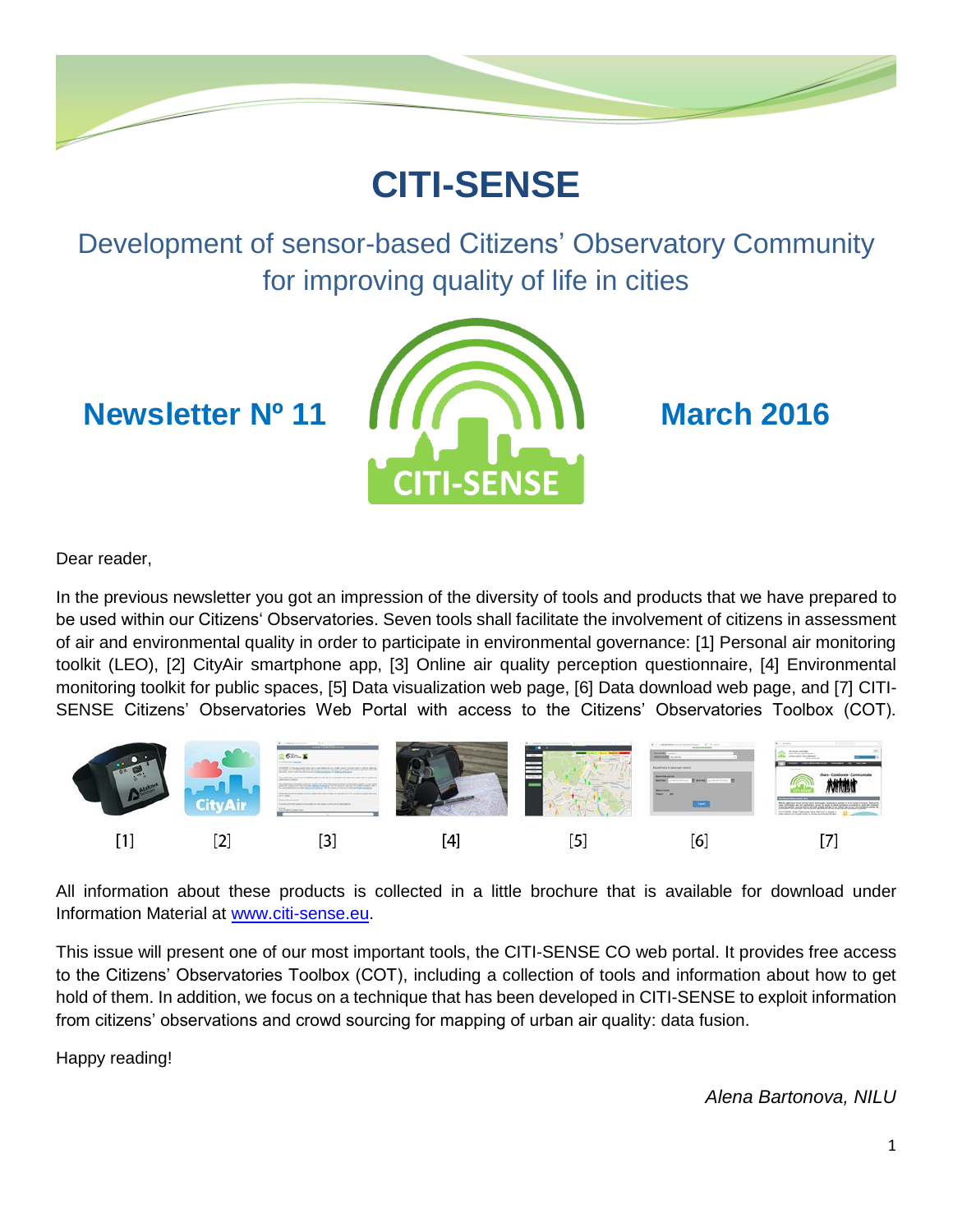

#### **The CITI-SENSE Citizens' Observatories Web portal – A gateway to the Citizens' Observatories Toolbox (COT) is now open** (Hai-Ying Liu, NILU)

The CITI-SENSE Citizens' Observatories Web Portal is now open at [http://co.citi-sense.eu/.](http://co.citi-sense.eu/) Welcome!

The portal has been designed as access point for citizens to the tools and products developed by CITI-SENSE, including data and information which might be useful for them. On the other side, the portal is also providing a forum for all users to upload their own observations, share them and discuss.



In the last issue of our newsletter, we provided a short overview of the products and technologies that have been developed in CITI-SENSE during the last months. This includes mobile apps, widgets, web pages, as well as sensor based tools and questionnaires. The web portal contains information about how to acquire, install and use our tools and provides direct access to a number of them. Here, you can also access collected data from our various Citizens' Observatories. For the technically minded, you can get specifications about the sensing devices, and detailed information about how to use our data for your own applications. And of course you can learn more about the project that brought this to you, CITI-SENSE, and

the various Citizens' Observatories that have been implemented within CITI-SENSE, i.e., Citizens' Observatories on outdoor air quality in eight cities, on indoor air quality in 12 schools, and on environmental quality in four public spaces. Additional features are links to various Citizens' Observatories social media platforms as well as the synergy and integration with GEOSS.

**The COT is supposed to support anyone in designing, setting up and carrying out their own Citizens' Observatory. Drop by and have a look if you find anything that might help you. And don't hesitate to send us your feedback – after all, this is a service provided for YOU.**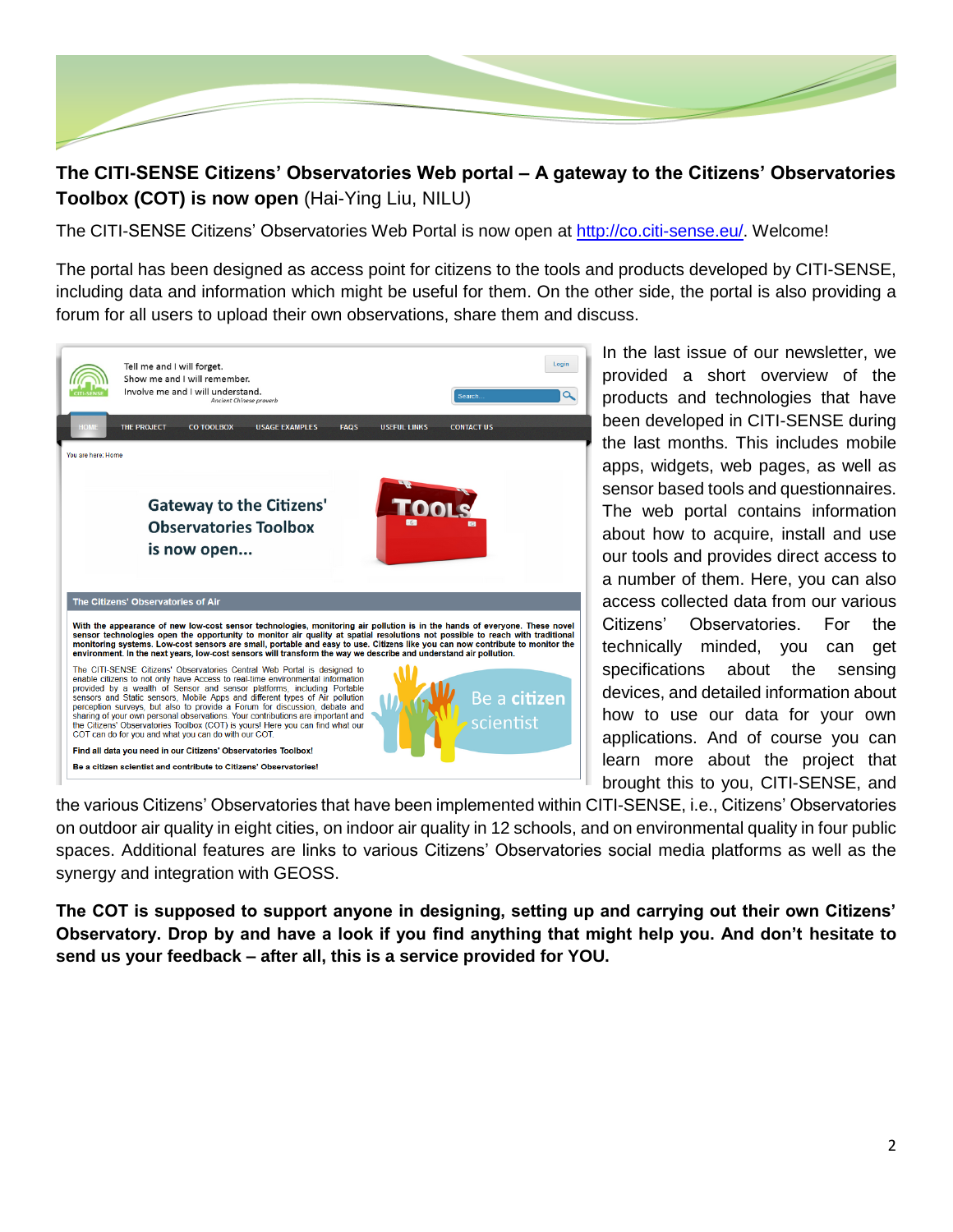

## **Mapping of urban air quality** (Philipp Schneider, NILU)

Low-cost microsensors such as those that are deployed within the framework of the CITI-SENSE project in various locations in Europe have significant potential for enabling the generation of up-to-date maps of urban air quality. The data provided by such sensor networks can offer unprecedented spatial detail and thus exhibit a significant potential for allowing to create observation-based high-resolution maps of air quality in the urban environment. However, most datasets of observations made within a citizen science or crowdsourcing framework tend to have highly variable characteristics in terms of quantity, accuracy, measured parameters, representativeness, and many more. It is therefore currently unknown how to best exploit this information for mapping purposes.

The CITI-SENSE project has deployed a network of AQMesh pods in various locations throughout Europe. The devices are being used to acquire hourly observations of various air pollutants including  $NO<sub>2</sub>$ , PM<sub>10</sub>, and PM<sub>2.5</sub> as well as meteorological parameters. While such observations provide interesting estimates of air quality at the locations where the instruments are located, many applications require air quality information in areas where no monitoring instruments are available. In order to offer such personalized services, e.g. providing the user with air quality estimates exactly at their home or estimating the exposure to air pollutants on their bicycle commute to work, it is necessary to develop spatially continuous maps of concentrations of the various pollutants.



An example of a high-resolution urban air quality map for Oslo, here showing the concentration of nitrogen dioxide (in units of µg/m3) on a day in January 2016. The map combines the information from 24 AQMesh sensors deployed throughout the city and additional information coing from the EPISODE urban air pollution dispersion model.

This task is performed within CITI-SENSE using data fusion techniques. At each location, hourly average data on  $NO<sub>2</sub>$ , PM<sub>10</sub>, and PM<sub>2.5</sub> provided by the AQMesh units are combined with a detailed map of long-term average air quality, which is derived from either an urban-scale dispersion model (in the case of Oslo) or statistical methods such as land-use regression (in the case of all other CITI-SENSE study sites). This combination, or data fusion, is accomplished using geostatistical techniques.

The result of the data fusion process are hourly updated maps of the major air pollutants for each CITI-SENSE location. The figure shows an example map of  $NO<sub>2</sub>$  for Oslo. In practice, these maps are then converted to an air pollution indicator (APIN) with 5 classes in order to enable easier interpretation. Using maps such as this as a base, various personalized services can be derived. For example, a user can estimate the personal exposure to air pollutants along a certain path through the city, or perform automated route planning to find the least polluted route to walk or bike from Point A to Point B, which might differ from the shortest or fastest route.